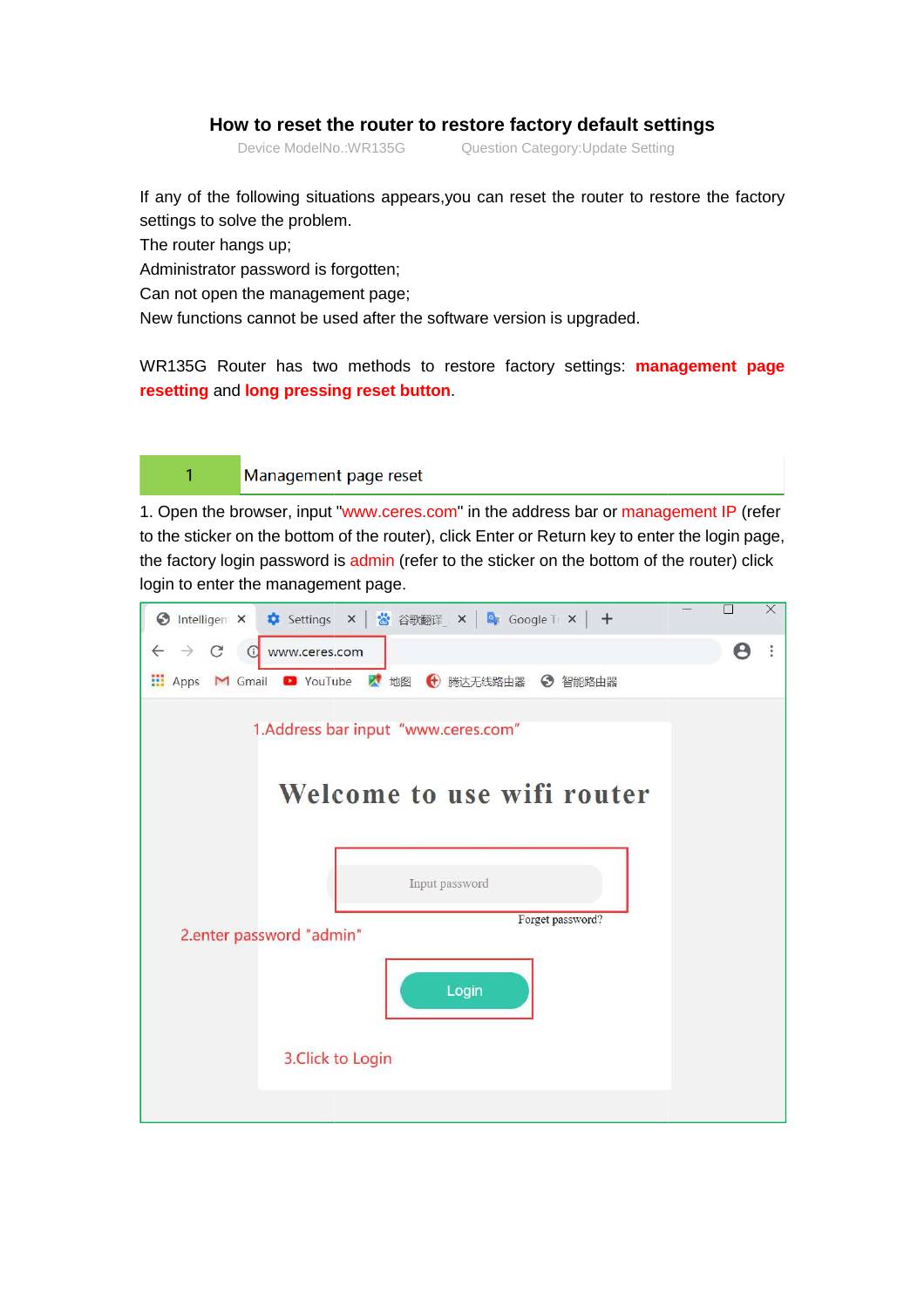2. Enter "Router " and click "Restart and Reset" button.

| $\circledcirc$<br>Internet setup |                          |                                            |
|----------------------------------|--------------------------|--------------------------------------------|
| ぞ<br><b>Wireless</b>             |                          |                                            |
| $\aleph$<br><b>Guest network</b> |                          |                                            |
| 8<br>Parental controls           | <b>Restart and reset</b> | Software upgrade<br>V2.1.02_20200928       |
| $^{\circledR}$<br>IPV6           |                          |                                            |
| ⁄ම<br>Advanced                   |                          |                                            |
| μ.<br>Router                     | ÷                        |                                            |
|                                  | <b>System log</b>        | <b>Automatic maintenance</b><br><b>OFF</b> |

3. Click the "Reset" button on the right to restore factory settings. A pop-up window appears,then click "Confirm" to display the reset progress bar. After resetting successfully, it will jump back to the login interface so that all the router settings will be restored to the factory settings.

Long press the reset button to reset

 $\overline{2}$ 

1. Plug in the router,press and hold the RST button of the router for 5-10 seconds and then release it. All the LED lights on the router except the power supply will go out accordingly. It proves operation has been performed.